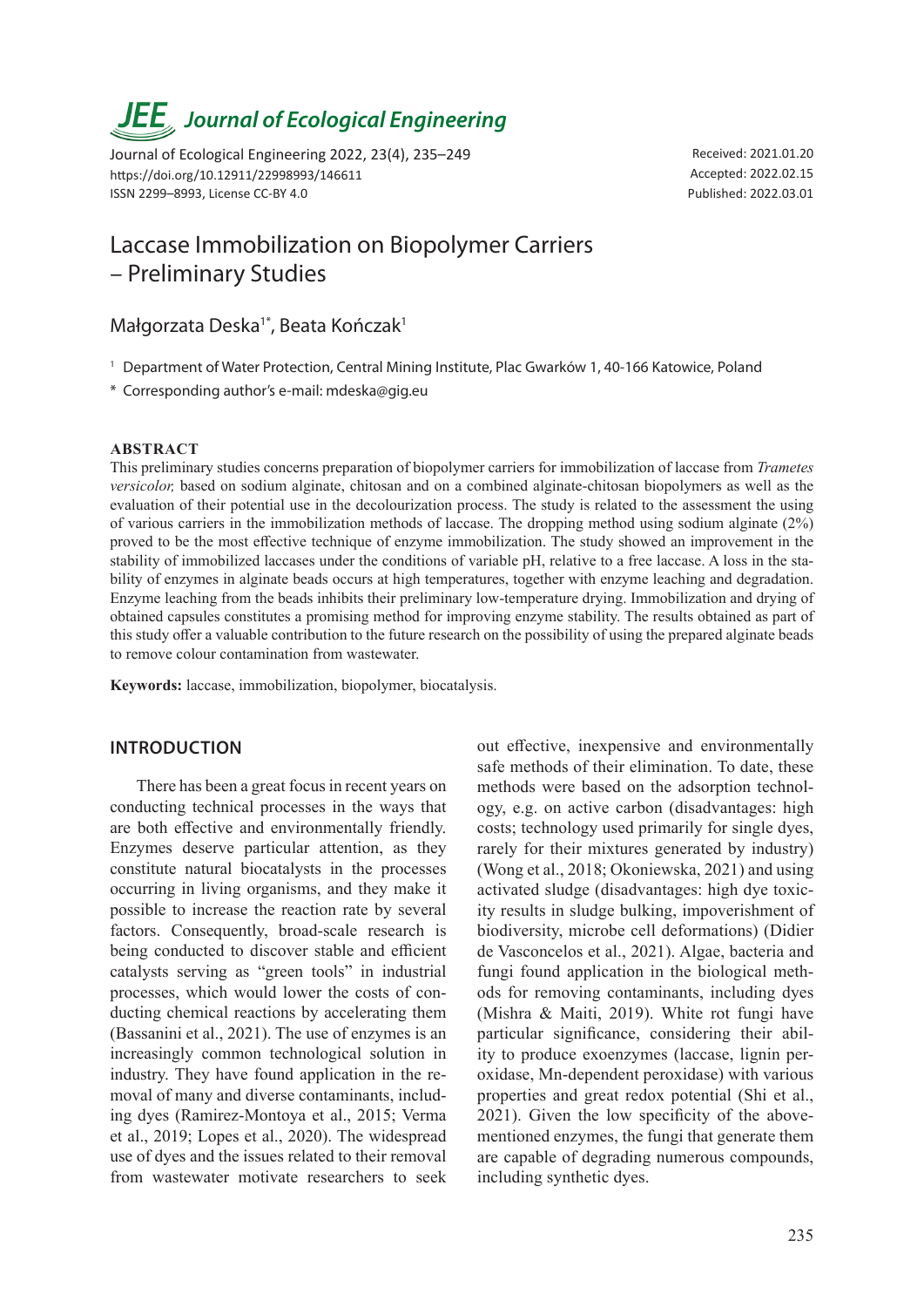In the context of the industrial use of enzymes, the primary factor limiting their effective application in technical processes is the reduction of their activity as a result of the sensitivity to the reaction environment conditions. This led to a dynamic development of the research focused on improving enzyme resistance to variable reaction conditions. Immobilization appears to be a promising method in this regard (Deska & Kończak, 2020). Its application results in an increased thermal, chemical and operational stability of the biocatalyst. Immobilization is a process based on binding the enzyme to a polymer carrier that is stable and insoluble in the reaction environment, with the simultaneous retention of catalytic properties by the biocatalyst. A broad literature review concerning immobilization as a promising technique for improving the operational stability of laccase was carried out by Deska and Kończak (2020). In the light of current literature reports, innovative enzymatic preparations consisting of immobilized laccases, given their high operational stability, can find application in various branches of industry: in water treatment (Zhou et al., 2021), in bioremediation processes (Viswantath et al., 2014), particularly for degrading pharmaceutical agents (Yang et al., 2017), and as biocatalysts (Shokri et al., 2021), particularly for treating sewage containing hard to degrade contaminants, including coloured sewage (Deska & Kończak, 2019). Apart from the appropriate enzyme immobilization method selection, the key factor is to choose the proper carrier for immobilization in order to ensure the stable binding of the biocatalyst and to limit enzyme leaching from the carrier, while retaining the appropriate enzymatic activity of the immobilized biocatalyst. A review of the most recent achievements in laccase immobilization on various carriers was presented in the publication by Jafri et al. (Jafri et al., 2021). The purpose of the preliminary studies presented therein was to prepare enzymatic beads, including the selection of the carrier type and their concentration, the immobilization method and the enzyme concentration, in a way that would yield

**Table 1.** Biopolymer characteristics

stable enzymatic beads for potential use in dye removal from wastewater. An important parameter of the enzymatic beads is their stability under storage conditions. Therefore, the presented tests also determined such storage conditions of the immobilized beads that would enable the retention of the high catalytic activity of the biocatalysts even after several or more than a dozen days of storage, which is of great significance for their practical application.

# **MATERIALS AND TEST METHODOLOGY**

# **Materials**

# *Enzyme*

Laccase from *Trametes versicolor* (powder, light brown,  $\geq 0.5$  U/mg) was purchased from Sigma Aldrich (Sigma Aldrich, Poznań, Poland).

#### *Biopolymers for immobilization*

Alginic acid sodium salt from brown algae (low viscosity) and chitosan (low molecular weight) were purchased from Sigma Aldrich (Sigma Aldrich, Poznań, Poland). The characteristics of the biopolymers used for the laccase immobilization are presented in the table below (Table 1).

#### *Other chemicals*

Calcium chloride (anhydrous, granular,  $\leq$ 93%), acetic acid and 2,2′-Azino-bis(3-ethylbenzothiazoline-6-sulphonic acid) diammonium salt (ABTS) (Sigma Aldrich, Poznań, Poland), potassium hydroxide, sodium hydroxide, sodium acetate buffer (pH5) and aminoacetic acid (glycine) (Chempur, Piekary Śląskie, Poland), methylene blue (Eurochem BGD Sp. z o.o., Tarnów, Poland).

#### **Biopolymer bead formation**

The ability of the polymer solution to produce the appropriate beads (alginate beads (AL), chitosan beads (Ch), alginate-chitosan beads (AL-Ch)) was assessed visually. The correct bead formation

| Biopolymer                                   | <b>Quality level</b> | Physical form               | Absolute viscosity                             |
|----------------------------------------------|----------------------|-----------------------------|------------------------------------------------|
| Alginic acid sodium salt from<br>brown algae | 200                  | Powder                      | 4-12 cP, 1% in H <sub>2</sub> O (25°C)         |
| Chitosan                                     | 100                  | powder; 75-85% deacetylated | 20-300 cP, 1 wt. % in 1%<br>acetic acid (25°C) |

Source: Data sheets for chemicals from www.sigmaaldrich.com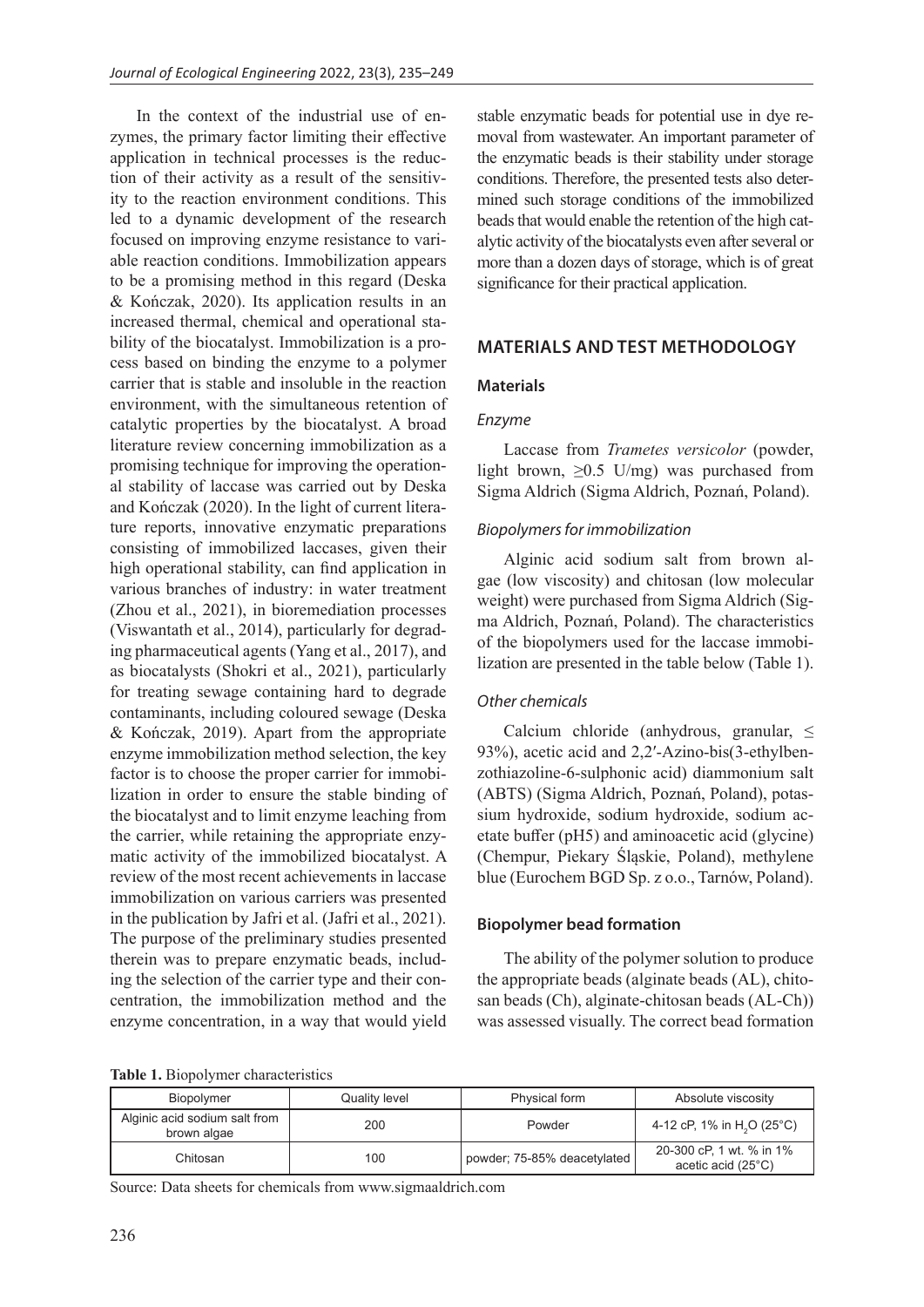process occurred when the biopolymer drops falling into the solution underwent immediate gelling in a water bath, obtaining a spherical and regular shape and sinking to the bottom of the vessel. When the drops disintegrated in contact with the cross-linking solution, or if the beads obtained irregular shapes or floated on the surface of the cross-linking solution, the bead formation conditions were deemed incorrect. Empty beads – not containing an enzyme – were formed using the same methodology, without adding an enzyme to the biopolymer solution.

#### *Alginate-Laccase beads (AL-L)*

The slightly modified methodology of Niladevi and Prema (Niladevi & Prema, 2007) was used to prepare alginate beads with immobilized laccase. Various sodium alginate concentrations were used to prepare the alginate beads, at 1%,  $2\%$ ,  $3\%$  (w/v). The appropriate amount of sodium alginate (in the form of powder) was mixed with distilled water, mixing constantly at a temperature of 21°C for 15 minutes until the complete dissolution of the sodium alginate. The obtained solution was left at room temperature for 15 minutes to eliminate the air vesicles generated as a result of mixing. The most appropriate concentration of sodium alginate was then used for further experiments. In the study, 70 µL of the laccase solution at a concentration of 0.6% w/v were mixed with 500  $\mu$ L of the sodium alginate solution (2.0%) w/v). The enzymatic beads were obtained by introducing the enzyme-containing sodium alginate solution into the cross-linking solution containing CaCl<sub>2</sub> at a concentration of 2% (w/v) through a dosing needle with a diameter of 0.45 mm (Figure 1d). During the dropwise addition, the cross-linking solution was constantly mixed on a magnetic stirrer with a rate of 70 rpm. The dosing needle was placed at a height of about 2 cm from the surface of the cross-linking solution. The formation and behaviour of the beads in the cross-linking water bath was assessed visually. The produced enzymatic beads were left to harden in the CaCl<sub>2</sub> cross-linking solution for 15 minutes. After the encapsulation process was finished, the obtained gel beads with the immobilized enzyme were recovered via decantation and subsequently rinsed thrice in distilled water as well as filtered through a sieve to remove excess water. Afterwards, they were immediately used for further testing.

The microbeads formed using atomizers were produced according to the methodology described above, differing in that the enzyme-containing biopolymer was sprayed directly into the crosslinking solution using 3 kinds of different atomizers instead of a dosing needle (Figure 1a-c).

#### **Chitosan-Laccase beads (Ch-L)**

The slightly modified methodology of Jaiswal et al. (Jaiswal et al., 2016) was used to prepare chitosan beads with immobilized laccase. The appropriate amount of chitosan (with low molecular weight) in the form of powder was mixed with acetic acid at a concentration of  $5\%$  (w/v), mixing constantly at a temperature of 60°C for 15 minutes until the complete dissolution of the chitosan. The obtained solution was left at room temperature for 20 minutes to eliminate the air vesicles generated as a result of mixing. Various chitosan concentrations were used to prepare the chitosan beads with immobilized laccase, at 1.5– 3.0% (w/v). The most appropriate concentration of chitosan was then used for further experiments. In the study, 70  $\mu$ L of the laccase solution (0.6%  $w/v$ ) were mixed with 500  $\mu$ L of the chitosan solution (2.5% w/v) and added dropwise to a KOH solution (1M), which was constantly mixed on a magnetic stirrer with a rate of about 70 rpm. The chitosan beads were left to harden in the solution (60 min). Subsequently, the beads were recovered from the cross-linking KOH solution via decantation. Afterwards they were rinsed twice with a glycine-NaOH buffer (Gly-NaOH buffer) (100 mM, pH 10) and filtered through a sieve to remove the excess Gly-NaOH buffer. The produced beads were immediately used for further testing.

The chitosan microbeads formed using atomizers were produced according to the methodology described above, differing in that the enzymecontaining biopolymer was sprayed directly into the cross-linking solution using 3 kinds of different atomizers, instead of a dosing needle.

#### *Alginate-Chitosan-Laccase beads (AL-Ch-L)*

The alginate-chitosan beads with immobilized laccase (AL-Ch-L) were prepared according to the methodology of Segale et al. (2016). The procedure was identical as in the case of the alginate beads, except for the cross-linking solution composition, which contained 0.2% (w/v) of chitosan in acetic acid (1%) containing  $CaCl<sub>2</sub>$  at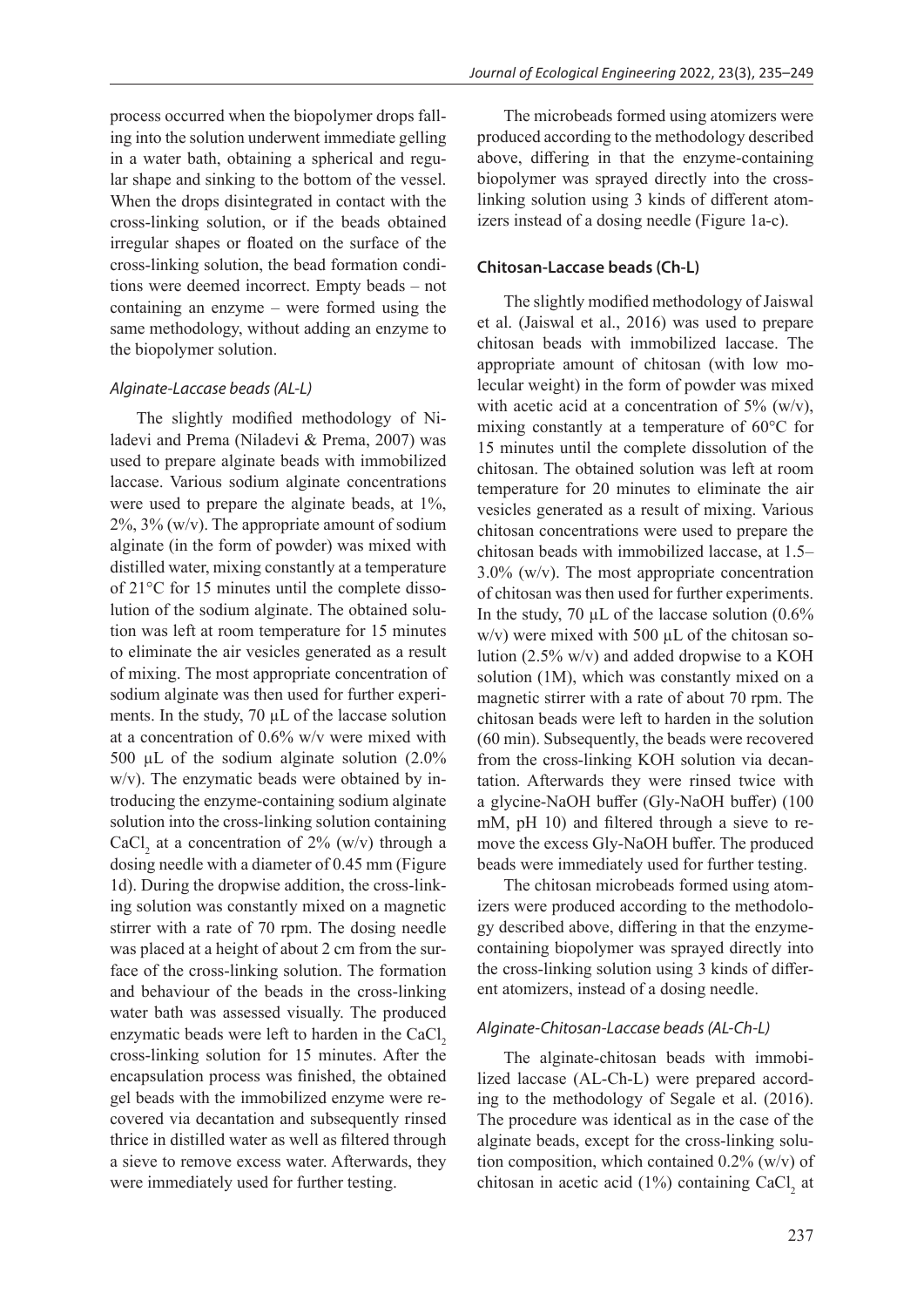a concentration of 100 mM. The sodium alginate concentration was 2%. The alginate-chitosan microbeads formed using atomizers were produced according to the methodology described above, differing in that the enzyme-containing biopolymer was sprayed directly into the cross-linking solution using 3 kinds of different atomizers instead of a dosing needle (Figure 1a–c).

#### *Immobilization yield*

Immobilization yield (*IY*) was calculated according to formula (Eq. 1):

$$
IY\left(\%) = \frac{Total activity of immobilized enzyme}{Total activity of free enzyme} \cdot 100\% \quad (1)
$$

#### **Instruments and analytical methods**

#### *Enzyme assay*

Laccase activities were measured spectrophotometrically by spectrophotometer UV-VIS Jasco V-730 (Kraków, Poland) using a dedicated substrate 2,2′-Azino-bis(3-ethylbenzothiazoline-6-sulfonic acid) diammonium salt (ABTS) by monitoring the oxidation of ABTS to its cation radical (ABTS<sup>+</sup>). Activity of laccase was measured according to a modified method of Bourbonnais & Paice (1990) (Bourbonnais and Paice, 1990) and Olajuyigbe (2019) (Olajuyigbe et al., 2019). The reaction mixture for immobilized enzyme consisted of beads with immobilized laccase (AL-L) and 2.0 ml substrate solution (1 mM ABTS in 50 mM sodium acetate buffer pH 5.0). The reaction mixture for free enzyme consisted 2.0 ml substrate solution and proper amount of free laccase (FL) solution  $(0.06\% \text{ w/v})$ . Blank contained only 2.0 ml substrate solution (1 mM ABTS in 50 mM buffer pH 5.0). During the process, the increase of absorbance was measured. The measurements were carried out at the wavelength 420 nm (A420), at 1 min intervals, with the absorbance coefficient value of  $(\varepsilon_{\text{max}} = 36\,000$ M-1 cm-1). The reaction time was 5 min. One unit of laccase activity was defined as the amount of enzyme that is needed to catalyze 1 µmol of substrate (ABTS) per 1 minute. The tests of the effect of pH on laccase activity were conducted over a pH range of  $3.0-7.0$  (pH  $3-$  in citrate-phosphate buffer; (pH5 – in sodium acetate buffer, pH 7 – in citrate phosphate buffer) at 21°C to determine the pH profiles for FL and AL-L. The obtained results were converted to relative activities as

percentage of the maximum activity obtained in that series. Each measurement was carried out in triplicate and the mean was calculated.

## *Influence of bead storage on enzymatic activity*

The influence of storage temperature and time on the enzymatic activity of the stored enzymes immobilized in sodium alginate was inspected. The tests were conducted at temperatures of -10°C, 4°C and 21°C over a period of 21 days. The tests were conducted both in a water medium – beads stored in distilled water, as well as with no water medium – in a glass vessel secured from evaporation. Before determining the activity (as per the methodology described in section 2.3.1), the beads were incubated at room temperature for 5 minutes.

#### *Tests of dye (methylene blue) absorption on beads*

The tests of dye (methylene blue) absorption on empty (enzyme-free) polymer beads (AL, Ch, AL-Ch) were carried out at temperatures of 30°C and 40°C. The tests were conducted in a glass vessel secured from evaporation. For this purpose, 2 g of wet beads were placed in 20 ml of a methylene blue dye solution in distilled water at a concentration of 25 mg/L and pH 6. The process was conducted over 28 h.

# **RESULTS AND DISCUSSION**

# **Immobilization method effects**

To obtain beads with immobilized laccase, characterized by a spherical shape and a desired diameter as well as appropriate mechanical properties, two immobilization methods were tested as part of these preliminary studies – using an atomizer, and per dropwise addition using a dosing needle. The first method involved the use of 3 kinds of atomizers with different technical parameters (stream width, pressure, capacity) (Table 2, Figure 1 a–c).

The atomizer method did not make it possible to obtain uniform polymer microbeads with the desired and repeatable geometric parameters. The microbeads would merge and their geometric parameters were varied. The second method – encapsulation via dropwise addition – involved the use of two kinds of encapsulation instruments, namely syringes with a capacity of 5 ml, differing in the diameter of the polymer-dosing needle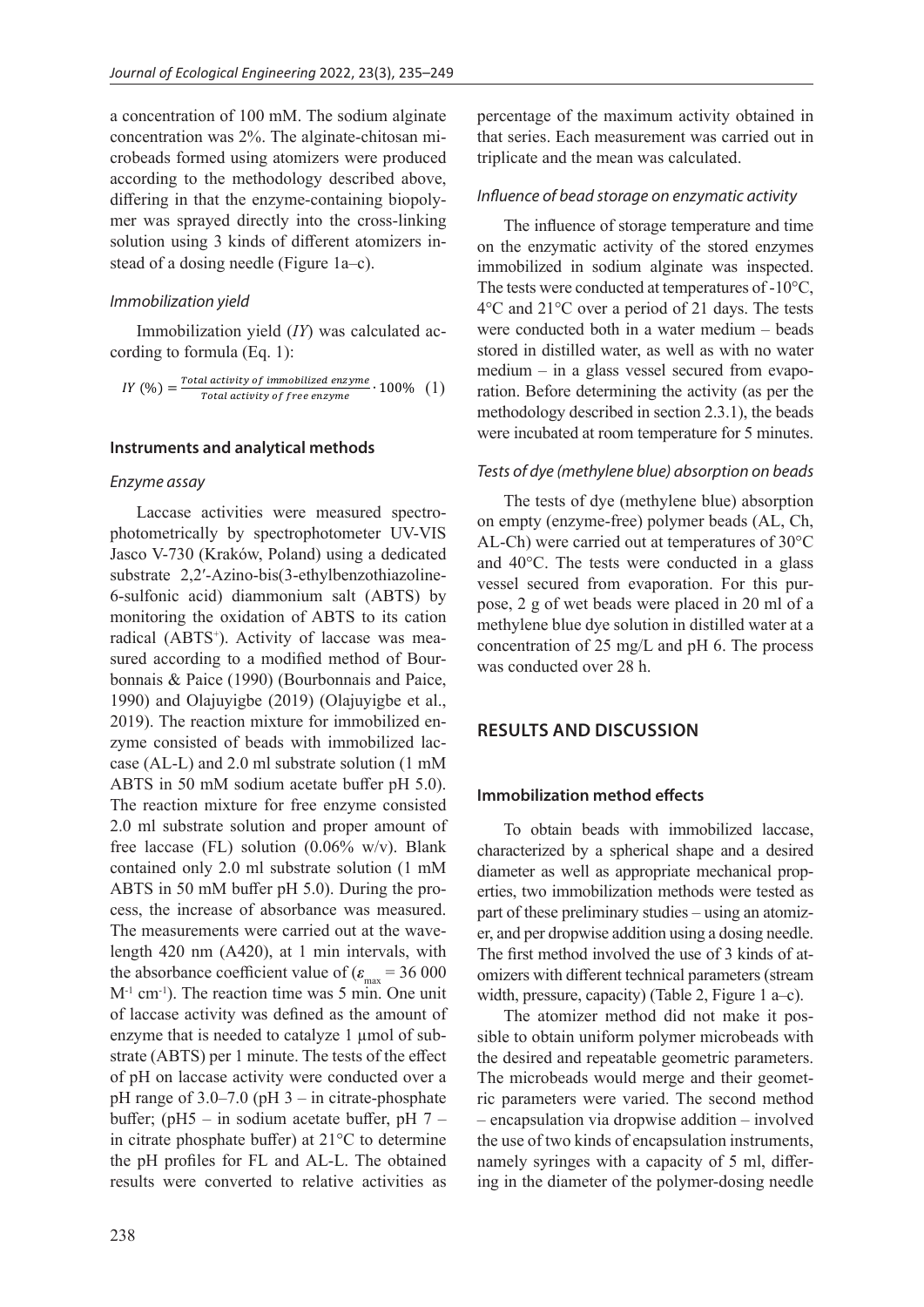| Atomizer | Tank capacity [ml] | Nozzle diameter [mm] | Operating pressure [bar] |
|----------|--------------------|----------------------|--------------------------|
|          |                    |                      | $1 - 3.5$                |
|          | 500                | 1.4*                 |                          |
|          | 6000               |                      |                          |

**Table 2.** Technical parameters of atomizers used to obtain enzymatic microbeads

\* With smooth regulation from a round, point-wide stream to a broad, surface-wide stream.

(0.45 mm, 0.85 mm). The beads with the desired shape and size (wet bead diameter of about 2–3 mm), repeatable geometric parameters and the appropriate strength were obtained via dropwise addition using a syringe (with a capacity of 5 ml) with a dosing needle having a diameter of 0.45 mm (Figure 1d). Therefore, the dropwise addition method using a feeding module in the form of a syringe with a capacity of 5 ml and a dosing needle with a diameter of 0.45 mm was selected to prepare enzymatic beads for further analyses.

Three types of polymer carriers were tested to prepare the enzymatic beads – sodium alginate (AL), chitosan (Ch) and a combined alginatechitosan carrier (AL-Ch). After optimising the

bead formation process, in the case of the alginate beads, the appropriate biopolymer solution concentration used for encapsulation was 2%, and the appropriate cross-linking solution concentration (CaCl<sub>2</sub> solution) was 2%. Convergent results were obtained by Kończak (2017) in her study concerning the optimization of the sewage sludge encapsulation process. As part of that study, the author attempted to convert sewage sludge into an industrially valuable product through its immobilization in a hydrogel carrier formed from cross-linked sodium alginate. It was determined that the sodium alginate solution should have a concentration of at least 2%, which makes it possible to obtain the sewage sludge beads with



**Figure 1.** Laccase immobilization methods: a) atomizer  $\varphi$  0.5; b) atomizer  $\varphi$  1.4; c) atomizer  $\varphi$  2.0, d) dropper  $\varphi$ 0.45; AL-L – alginate-laccase beads; Ch-L – chitosan-laccase beads; AL-Ch-L – alginate-chitosan-laccase beads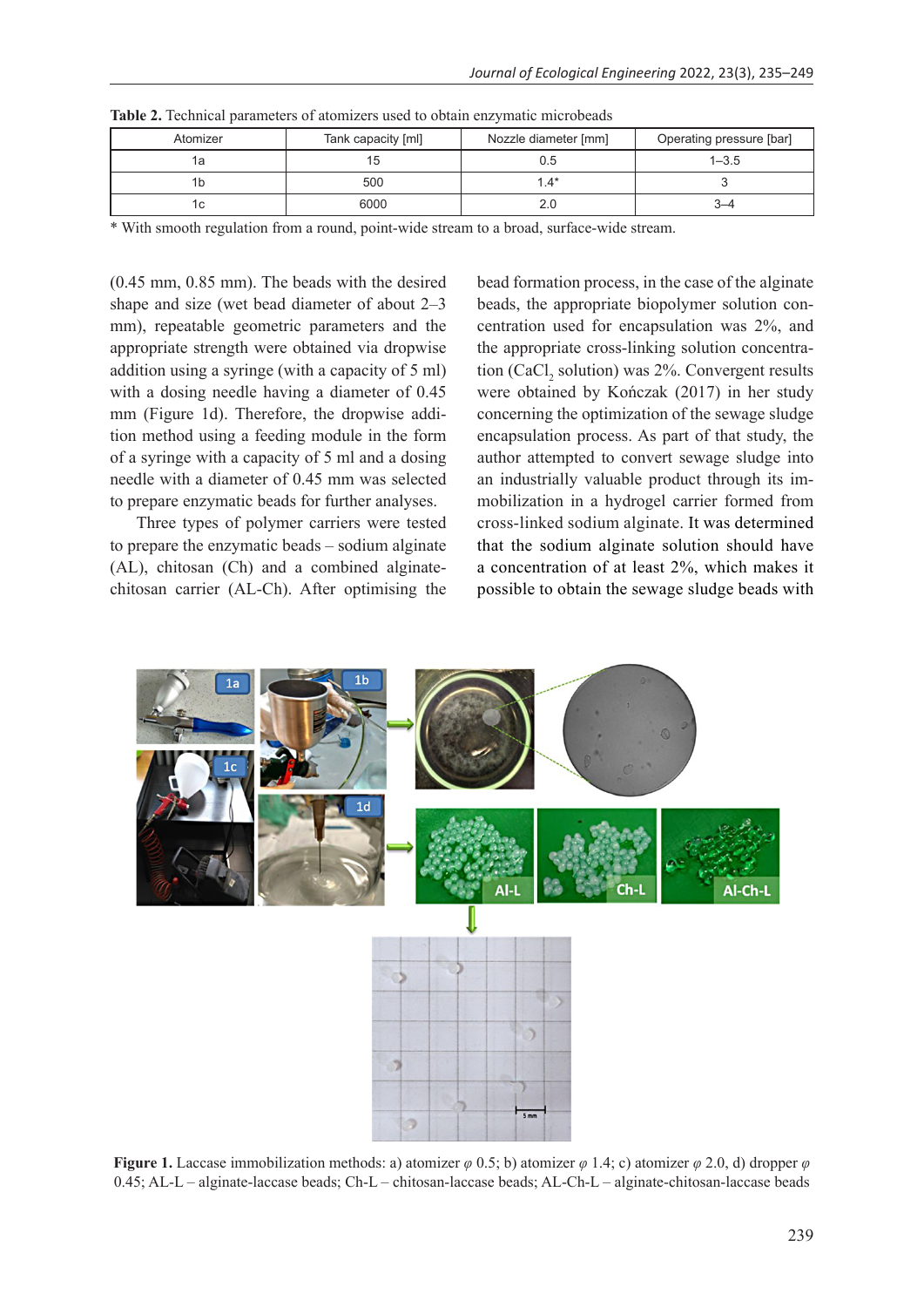a satisfactory mechanical stability (Kończak, 2017). Similar test results were obtained by Daâssi et al. (2014), who demonstrated that the optimal concentrations for immobilizing the laccase obtained from *Coriolopsis gallica* are:  $2\%$  (w/v) sodium alginate,  $2\%$  (w/v) CaCl, and 1:4  $E/A$  (v/v). On the other hand, Noreen et al. (2016) demonstrated that the maximum enzyme immobilization efficiency (89%) can be obtained when the sodium alginate concentration is 4% (w/v) together with a 2% (w/v) cross-linking calcium chloride solution (Noreen et al., 2016). Ratanapongleka and Punbut (2018) indicate that the optimal conditions for immobilization involve a solution of  $5\%$  (w/v) sodium alginate, 5% (w/v) barium chloride and a gelation time of 60 min.

Chitosan is a polyelectrolyte characterized by biocompatibility, antibacterial properties and environmental safety. It finds numerous diverse applications e.g. in water treatment processes, as well as decolourization processes as a carrier for immobilizing (encapsulating) enzymes (Ali & Ahmed, 2018). The study presented herein was based on the chitosan bead formation methodology per Jaiswal et al., differing in that the formation process involved chitosan with low molecular weight (low viscosity). This made it possible to obtain smaller beads of a repeatable shape. The obtained beads were characterized by a milky-white colour and high mechanical strength. Stable beads with the desired geometric parameters and strength were obtained at a chitosan concentration of 2.5%. Jaiswal et al. also indicated 2.5% as the optimal chitosan concentration (chitosan of medium molecular weight, 75% degree of deacetylation, >80% purity) in their study concerning the immobilization of laccase (isolated from *Carica papaya*) in chitosan for the decolourization processes of indigo carmine (at a concentration of  $20-150 \mu g/ml$ ). At a chitosan concentration of 2%, they observed the formation of the beads that proved too brittle as well as vulnerable to damage during processing. On the other hand, using a biopolymer at a concentration of 2.5% yielded stable and uniform beads. Furthermore, in the context of using chitosan as a matrix for immobilizing laccase, the method presented therein was characterized by an additional advantage, in that it involved no toxic chemical substances such as glutaraldehyde or polyepichlorohydrin as cross-linking agents for immobilization. According to the authors' best

knowledge, it was the first reported case of plant laccase immobilization on chitosan via entrapment with no use of additional toxic components, simultaneously providing a high immobilization yield (98%) (Jaiswal et al., 2016).

Alginate and chitosan cross-linking through the formation of combined alginate-chitosan carriers found application in the form of materials useful in medicine and the pharmaceutical industry, particularly as modern hybrid materials used for the prolonged release of active substances (Berger et al., 2004). The combined networks thus developed are characterized by increased stability, compared to the networks obtained using one type of biopolymer (Segale et al., 2016). For example, Segale et al. (2016) developed the alginate and alginate-chitosan beads containing celecoxib dissolved in a selfemulsifying phase in order to obtain a drug delivery system for oral administration, capable of delaying the drug release in an acidic environment (Segale et al., 2016).

The alginate-chitosan beads developed by the authors of this study were characterized by slightly greater sizes than the alginate or chitosan beads – 4–5 mm; they were also transparent, and their structure had lower mechanical strength – the bead structure resembled the consistence of very thick gel. Lu et al. (2007) carried out a multiple-criteria analysis of the factors influencing the laccase immobilization yield in an alginatechitosan carrier. They demonstrated that the factors in the following sequence had key significance for the immobilization: sodium alginate concentration > the volume ratio of the enzyme to the sodium alginate  $>$  the CaCl<sub>2</sub> concentration > the chitosan concentration. Optimal immobilization conditions were obtained when the sodium alginate concentration was  $2\%$ , CaCl<sub>2</sub> was 2%, and chitosan was 0.3%, at a 1:8 volume ratio of the enzyme to the sodium alginate (Lu et al., 2007). Another example of a combined carrier for laccase immobilization is a carrier based on chitosan/halloysite. Immobilizing laccases from *Trametes versicolor* on this carrier resulted in improved enzyme catalytic properties and operational stability, and also enabled the repeated use of the enzymatic preparations in decolourization processes (Hürmüzlü et al., 2021).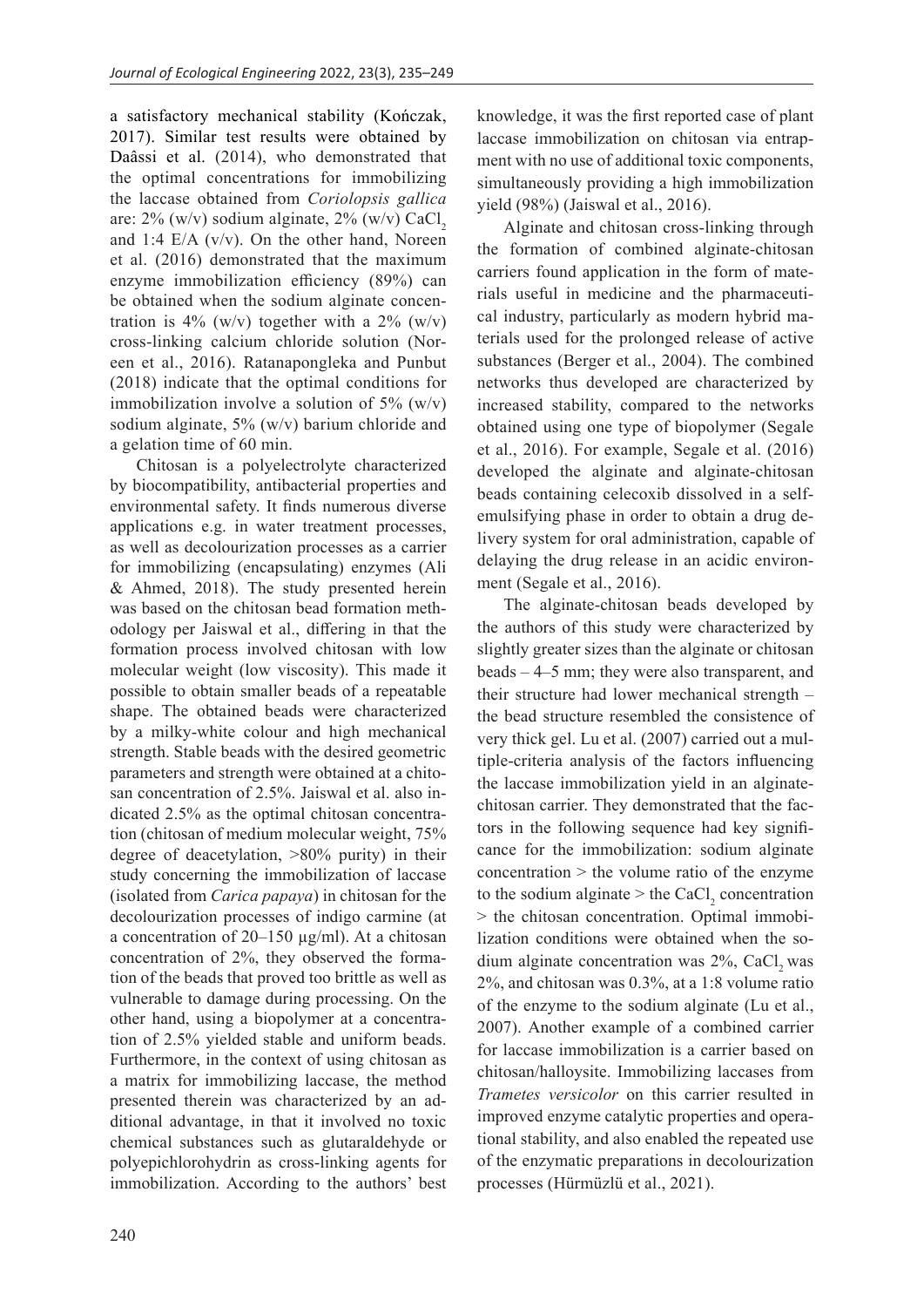#### **Enzymatic activity of the developed beads**

Enzymes may constitute an incredibly valuable tool as "green catalysts" in many technical processes, including coloured wastewater treatment in particular. Using free laccase in decolourization processes involves disadvantages, such as e.g. the loss of enzyme activity, too high sensitivity to environmental conditions as well as low stability during storage, which considerably limit efficiency and the practical ability to reuse the laccase (Zheng et al., 2016). In this context, particular focus is devoted to the research on increasing the process efficiency and to the investigations into environmentally friendly technologies. Immobilized enzymes are a subject of great interest in industry, pharmacy, chemistry and biochemistry given their various advantages, such as their separability, the potential for repeated use, nontoxicity, biocompatibility, high activity and resistance to changing process conditions (Rafiee & Rezaee, 2021). Thus far, the results of the broad-scale research on increasing the process stability of enzymes through their immobilization on various types of carriers appear promising. Immobilization is a tool for improving such enzyme properties as operational stability, but it also enables repeated enzyme use in successive process cycles. The type of the employed carrier is of key significance in the immobilization process. The reason for this is that the carrier material has a significant influence on the properties of the produced enzymatic preparation. Stable and efficient carriers for enzyme immobilization encompass various materials. Carriers can be classified based on two main groups: organic and inorganic carriers. Natural and synthetic carriers can be found in both the aforementioned categories (Jafri et al., 2021). A broad review of immobilization carriers from the perspective of their characteristics, properties and practical application for the production of high-efficiency biocatalytic systems for use in various processes was prepared by Zdarta et al. (Zdarta et al., 2018). Among the presented carriers, the classic carrier group included biopolymers – the polymers of natural origin, such as alginate and chitosan. Biopolymers – sodium alginate and chitosan – were used as carriers for immobilization as part of the studies present herein as well. A combined carrier was also prepared based on the above – alginate-chitosan. The next step was to determine the enzymatic activity of the prepared alginate, chitosan and alginatechitosan beads, as well as of the free enzyme.

Immobilization results in a loss of enzymatic activity relative to the activity of native enzymes. Enzyme activity after immobilization in the case of alginate beads was about 3 times lower relative to the activity of the enzyme in the native form  $(IV = 33.6\%)$ . The alginate-chitosan beads were characterized by the highest activity, with an obtained immobilization yield of about 77% (Figure 2). However, during the conducted tests, they sustained fractures and damage too easily. It is



**Figure 2.** Immobilization yield of alginate-laccase (AL-L), chitosanlaccase (Ch-L) and alginate-chitosan-laccase (AL-Ch-L) beads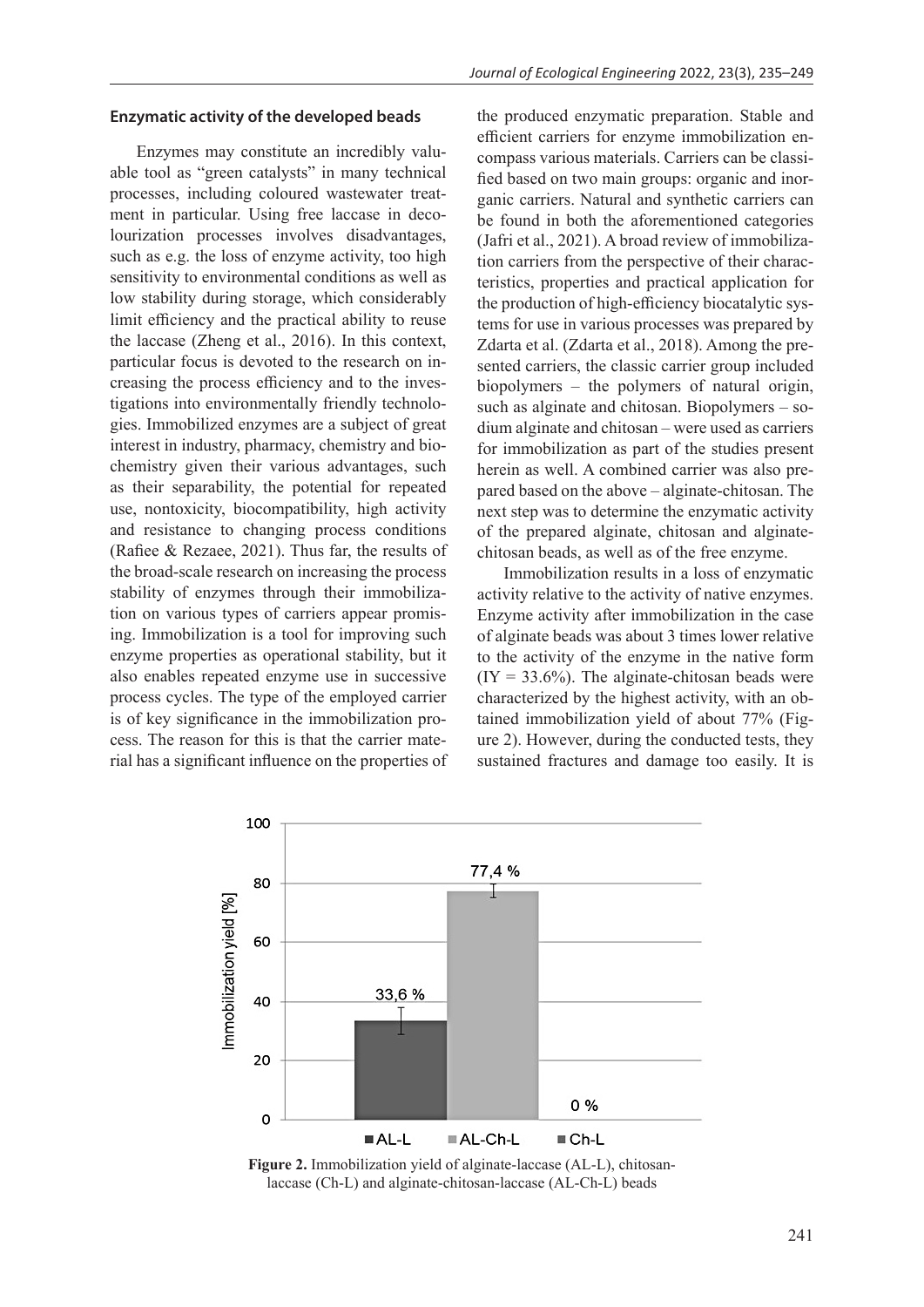therefore recommended to conduct further testing to optimize the bead production process using a combined carrier based on sodium alginate and chitosan, in order to ensure the appropriate mechanical properties of the enzymatic preparations, while simultaneously retaining their desired activity. Testing revealed no activity of enzymes immobilized in a chitosan carrier. This may be the consequence of the spatial limitation of substrate availability, as a result of the stable, dense cross-linking of chitosan.

Enzyme immobilization leads to increased operational stability by securing the enzymatic proteins from the influence of unfavourable process conditions (e.g. pH, temperature). It also enables the repeated use of the biocatalyst, facilitating its recovery from the process mixture. The potential use of immobilized enzymes (including laccases) in industrial processes in various branches of industry has become the subject of particular interest in recent time (Bilal et al., 2019). Enzyme immobilization results in lower affinity for the substrate, as a consequence of the changing conformation of the enzymatic protein, and because of the lower availability of its active centre and the functional group modification in the catalytic centre, but may also be the result of the internal resistance of the diffuse mass transfer towards/from the active centre. The reasoning above has been confirmed by numerous findings in the literature regarding the analysis of the kinetics of enzymatic conversion by free and immobilized laccase, where it was demonstrated that immobilized enzymes have a greater  $K<sub>m</sub>$  value (Brugnari et al., 2020; Ratanapongleka & Punbut, 2018; Mohammadi et al., 2018). On the other hand, lower affinity is associated with longer action, which in turn may result in more stable operational conditions of reactors with immobilized enzymes and a greater resistance to substrate concentration variations compared to free laccases. The tests presented herein have demonstrated that immobilized enzymes remain active for longer than free enzymes. This is important information in the context of the possibility of the practical application of immobilized enzymes in removing hard to degrade contaminants, including dyes. The rapid degradation of such compounds may result in the generation of metabolites characterized by greater toxicity compared to the degraded compounds themselves. Therefore, an extension of the reaction time can potentially make it possible to also degrade intermediate metabolites

confirmed in the studies by Gahlout et al. (2017), who demonstrated that 3 intermediate metabolites with low molecular weight were generated during the biodegradation of azo dyes using immobilized laccases, such as 3-chloro-4, 5-dihydroxybenzene sulphonate, sodium-4-amino-5-hydroxyl-naphthalene-2, 7-disulphonate and sodium-3-(4-chloro-1, 3, 5-triazine-2-ylamine) benzene sulphonate. Further degradation of sodium-3-(4-chloro-1, 3, 5 triazine-2-ylamine) benzene sulphonate led to the generation of further reaction products, such as sodium 3-amino-4-hydroxyl benzene sulphonate and 4-chloro-1, 3, 5-triazine-2-ol. The authors conducted the toxicity assessment of dyes and intermediate metabolites by inspecting the zones of bacterial growth inhibition of *Rhizobium radiobacter, Azotobacter sp., Bacillus subtilis, Streptococcus aureus, Streptococcus typhi* and *Escherichia coli*. The dye degradation reaction metabolites demonstrated no growth inhibition of *R. radiobacter* and *Azotobacter sp.* They also exhibited a lower growth inhibition of *B. subtilis, E. coli* and *S. typhi*. However, in the case of the *S. aureus* bacterium, the inhibition of pure dyes and degraded metabolites was similar (Gahlout et al., 2017).

into simple and harmless end products. This was

# **Dye absorption on enzymefree polymer beads**

The absorption level of a dye (methylene blue at a concentration of 25 mg/L) on empty (enzyme-free) polymer beads was assessed at temperatures of 30 and 40°C for 28 h. The pictures of polymer beads with no immobilized enzyme after a 28-h dye absorption test at temperatures of 30 and 40°C are presented in Table 3 . After 28 h, the chitosan beads exhibited the lowest dye absorption level – 29.7% at a temperature of 30°C and 41.7% at a temperature of 40°C. Such a situation is most likely the result of the dense structure of

**Table 3.** Polymer beads with no immobilized enzyme Table 3.1 organic beads with no immobilized enzyme bility of the practical after a 28-h dye absorption test at temperatures of 30 and 40°C

| Temperature<br>$\Gamma^\circ$ CI | AL | AL-Ch | Ch |
|----------------------------------|----|-------|----|
| 30                               |    |       |    |
| 40                               |    |       |    |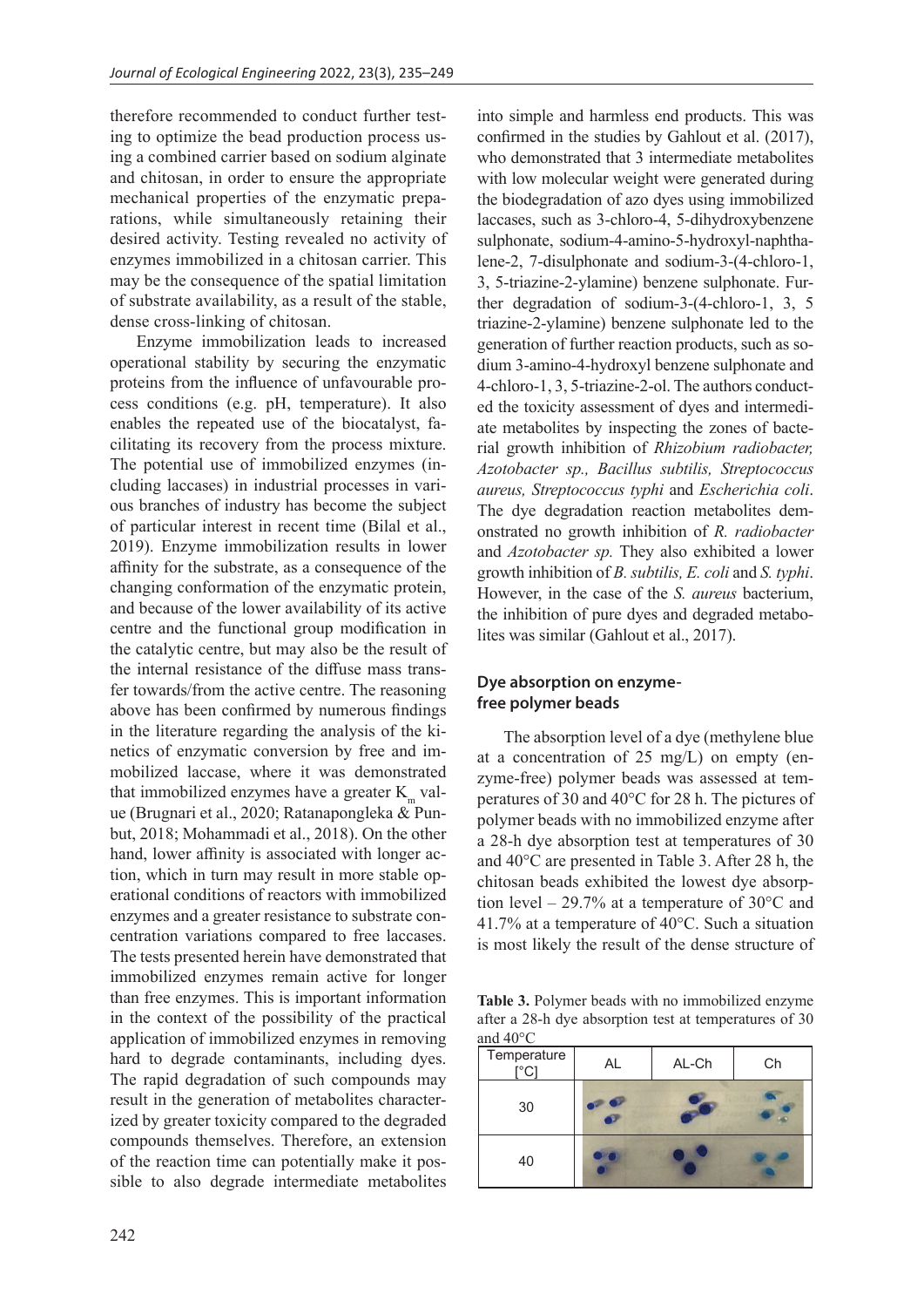the crosslinked polymer, which would simultaneously confirm that the chitosan beads were characterized by the greatest hardness and no enzymatic activity (Figure 3).

An increase in temperature by 10°C resulted in over 10% greater dye absorption by the chitosan beads. At a temperature of 30°C, the absorption was comparable among the alginate and alginatechitosan beads (about 55%). However, at a higher temperature, the absorption level of the combined carrier-based beads was slightly lower (by 4.7%) relative to the AL beads. Increased temperature resulted in lower dye absorption for both the AL and the AL-Ch beads, which may be related to the influence of temperature on the chemical structure of the beads, which becomes less dense as a result. On the other hand, the situation was opposite in the case of the chitosan beads, and a temperature increase of 10°C resulted in an absorption increase of about 10%. An explanation for such a situation is that at a temperature of 30°C, the chitosan bead structure is dense enough to absorb a minor amount of the dye. An increase in temperature, however, results in a loosening of the structure and enables the absorption of a greater amount of the dye by the beads. The obtained results presented above constitute important knowledge with regard to the potential use of enzymatic beads in decolourization processes, as it potentially enables two ways of dye decolourization: sorption on the carrier material and through the enzymatic method, using immobilized enzymes. To date, the decolourization research devoted the most attention specifically to adsorption processes by seeking inexpensive and efficient adsorbents (Singh et. al., 2017; Wong et al., 2020).

# **Influence of environmental parameters (pH and temperature) on the activity of immobilized and free enzymes**

The next stage of the studies involved determining the influence of environmental parameters (pH and temperature) on the activity of immobilized laccase (AL-L) and the enzyme in the native form (FL). Enzyme activity, as a function of pH, was determined using phosphate-citrate (pH 3), acetate (pH 5) and phosphate-citrate (pH 7) buffers at a temperature of 21°C for 15 min. Testing demonstrated that an enzyme exhibits the greatest activity at pH 3 in both the native and the immobilized form (Figure 4). An increase in pH influences the decrease in enzyme activity. In the case of the native form, increasing pH to 5 results in an activity loss as high as about 55%. The enzyme in the native form exhibits only slight activity at pH 7. Testing shows that immobilization has an influence on the increase in enzyme resistance to external environment variations. Increasing pH to 5 (Figure 5 a)) results in a significantly lower reduction in enzymatic activity (by 18%) in the case of an immobilized enzyme, relative to free laccase. At pH 7, the enzymes in both the native and the immobilized form exhibit very low enzymatic activity. Furthermore, testing shows that at pH 7, the ABTS oxidation occurs only inside the enzymatic bead (bead interior coloured green) (Figure 5 b)).Laccase is characterized by a variable charge, depending on pH. At low pH, the enzyme molecules typically have a positive charge, and the distribution of the charge on the enzyme molecule surface is uniform. At higher pH, the enzyme molecules have a negative charge (Drozd et al., 2018). On the other hand, alginate



**Figure 3.** Dye absorption by polymer beads (AL – alginate beads; Ch – chitosan beads; AL-Ch – alginate-chitosan beads)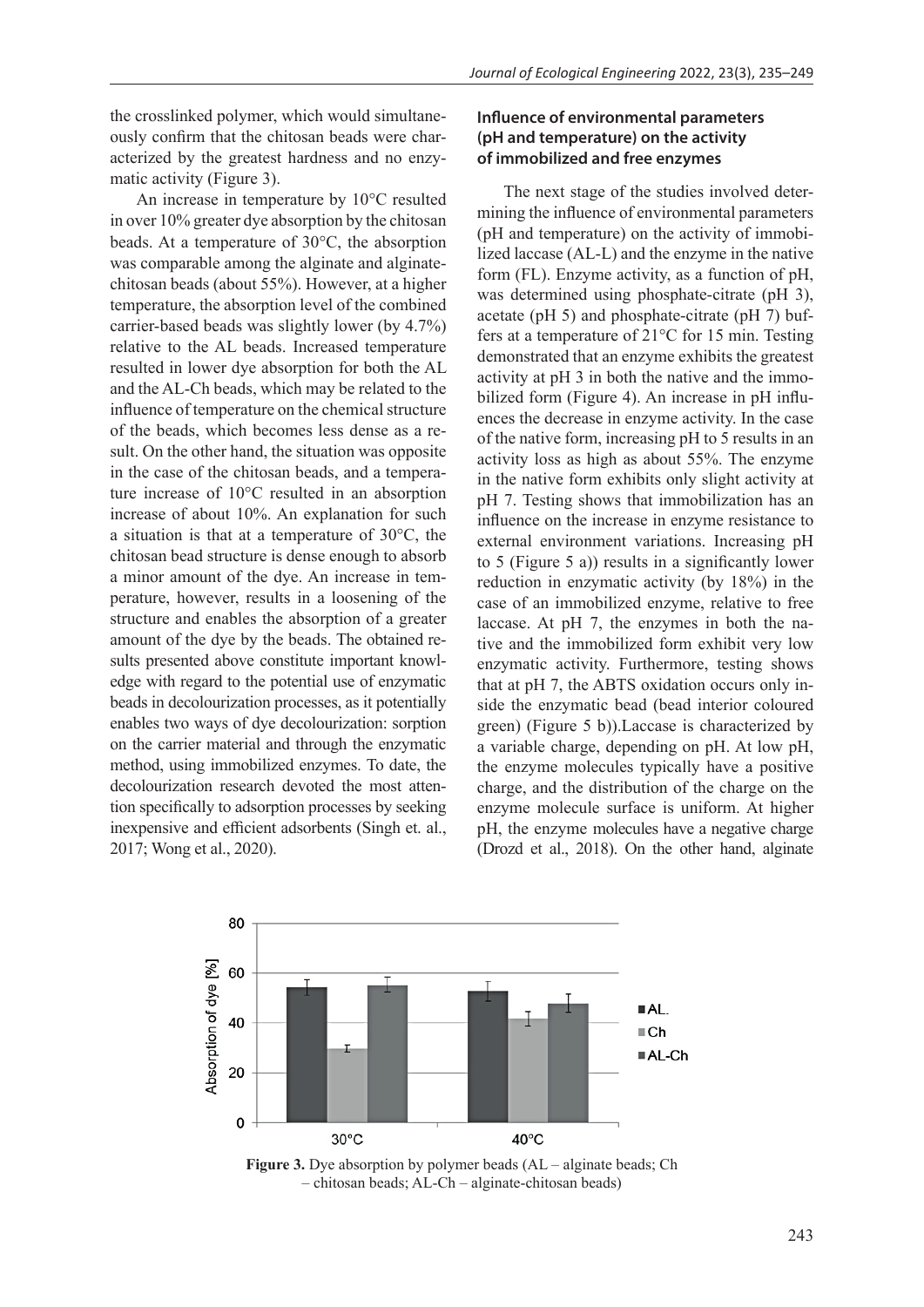

**Figure 4.** Effect of pH on the activity of FL and AL-L (FL – free laccase, AL–L alginate laccase bead)

fibres in aqueous solutions are characterized by a negative charge, resulting from the interaction of the microfibres with water molecules and the presence of a group of single OH bonds on the fibre surface. Therefore, a lower pH improves the immobilization yield of laccase in an alginate carrier due to the mutual interactions of the electrostatic charges of the laccase and alginate fibres. The studies by Sampaio et al. (2016) demonstrated that polymer microfibres exhibit greater negative zeta potential together with the increase in pH. This may result in gradient variations of the OH- and H+ ions present in the vicinity of the enzyme adsorbed on the carrier. High pH accelerates the bonding process of the OH- ions with the trinuclear copper cluster (T2/T3) located in the laccase active centre, which inhibits the enzyme activity due to the interruptions in electron transfer (Sampaio et al., 2016; Saoudi & Ghaouar, 2019). The effect of temperature on the activity of free and immobilized laccase was examined by measuring the activity of a free enzyme dissolved in distilled water after prior incubation (15 min) at temperatures of 21, 25, 30, 40, 50 and 60°C. The enzyme in the native form exhibited the highest activity at a temperature of 30°C. At room temperature, the enzymatic activity was at 71% of the maximum activity, whereas incubating the free enzyme for 15 min at a temperature of 60°C resulted in a loss of activity by about 40%, relative to the maximum activity (Figure 6).

Interesting test results were also obtained for the immobilized laccase activity measurements under variable temperature conditions. Hydrated beads were incubated in distilled water for 15 minutes at temperatures of 21, 25, 30, 40, 50 and 60°C. A decrease in the enzymatic activity of immobilized



**Figure 5**. ABTS oxidation by enzyme-containing alginate beads at pH 5 a) and at pH 7 b)

laccase was observed together with the increase in temperature. Bead pre-incubation in distilled water most likely resulted in a change to the bead structure and a release of the enzyme to the liquid, which underwent degradation under increased temperature conditions (Figure 7). The studies by Taqieddin and Amiji (2004) demonstrated that storing the beads in citrate and phosphate buffers accelerates the process of enzyme leaching from the beads (Taqieddin & Amiji, 2004). Furthermore, the studies by Lu et al. (2007) revealed that the process of enzyme leaching from the beads varies under different pH conditions. The greater the pH, the more rapid the leaching process becomes due to the structural changes and increased diffusivity of sodium alginate.

# **Influence of bead storage conditions on enzymatic activity**

The industrial use of enzymatic beads will require their periodic storage. The tests of the influence of storage conditions on variations in bead enzymatic activity were carried out to determine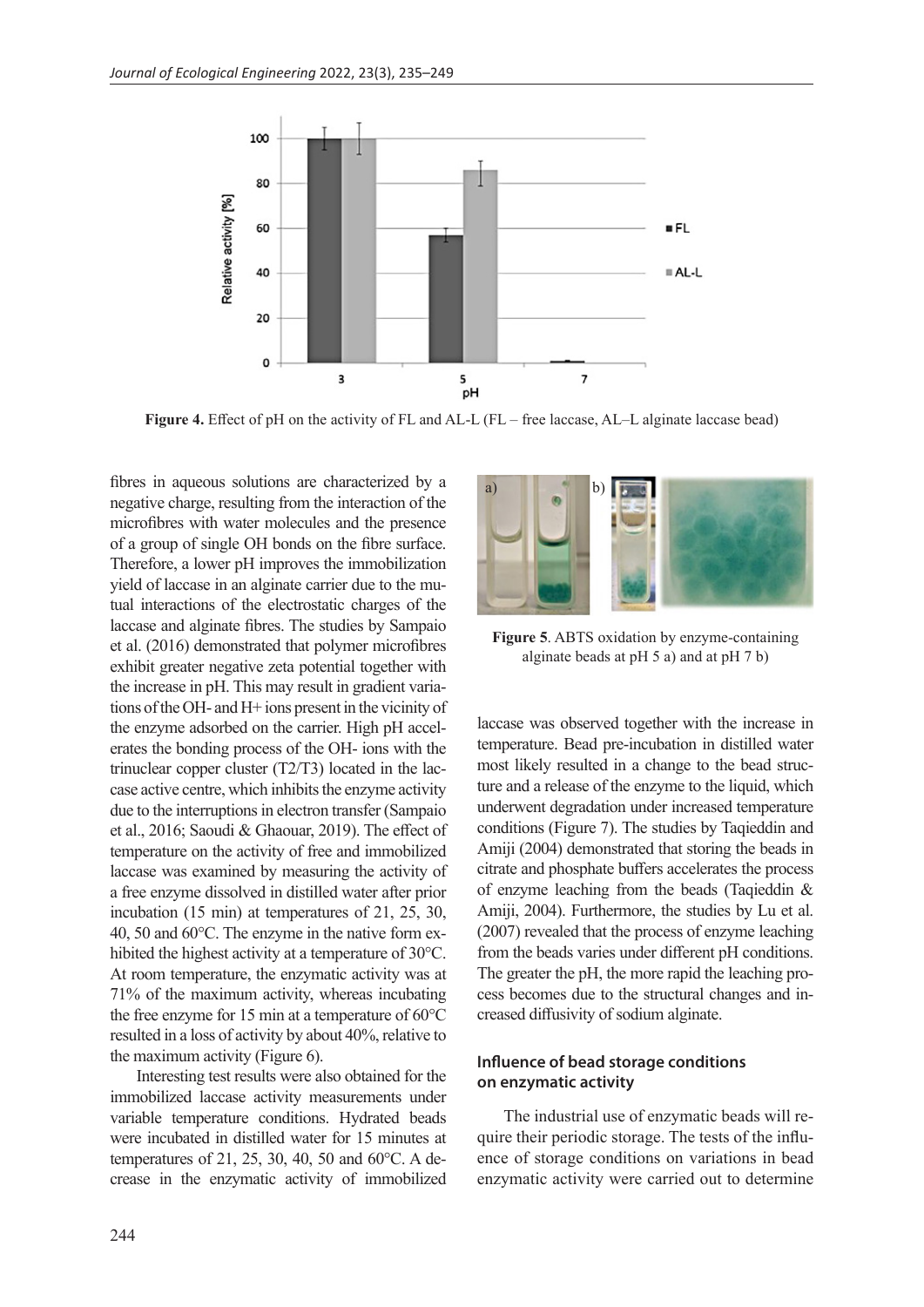

**Figure 6.** Effect of temperature on the activity of free laccase (FL)



**Figure 7.** Decrease in immobilized laccase (AL-L) activity under increased temperature conditions

the stability during storage. The enzymatic beads were stored at temperatures of 21°C, 4°C and -10°C. Testing demonstrated that the best bead storage method is to store them with no water carrier and no air access (Figure 8–9). Regardless of the storage temperature, a decrease in the laccase activity was observed in the first 3–6 days of storage. In the case of the beads stored with no water carrier, the greatest loss in activity, as high as by 75%, was observed in the beads stored at a temperature of -10°C, and the highest activity loss occurred on the first day (66%), whereas on

the 21st day of the experiment, they retained only 15% of their original activity. Storing the beads at a temperature of 21°C resulted in a loss in activity by about 38%, whereas a storage temperature of 4°C resulted in a loss by about 16% (Figure 8).

A rapid loss in the enzymatic activity of laccases immobilized in alginate beads and stored in a water carrier was observed on the first day of the process (Figure 9). In the case of a storage temperature of -10°C, the loss in activity on the 1st day was as high as 80%, whereas at temperatures of 4°C and 21°C, the loss in activity was about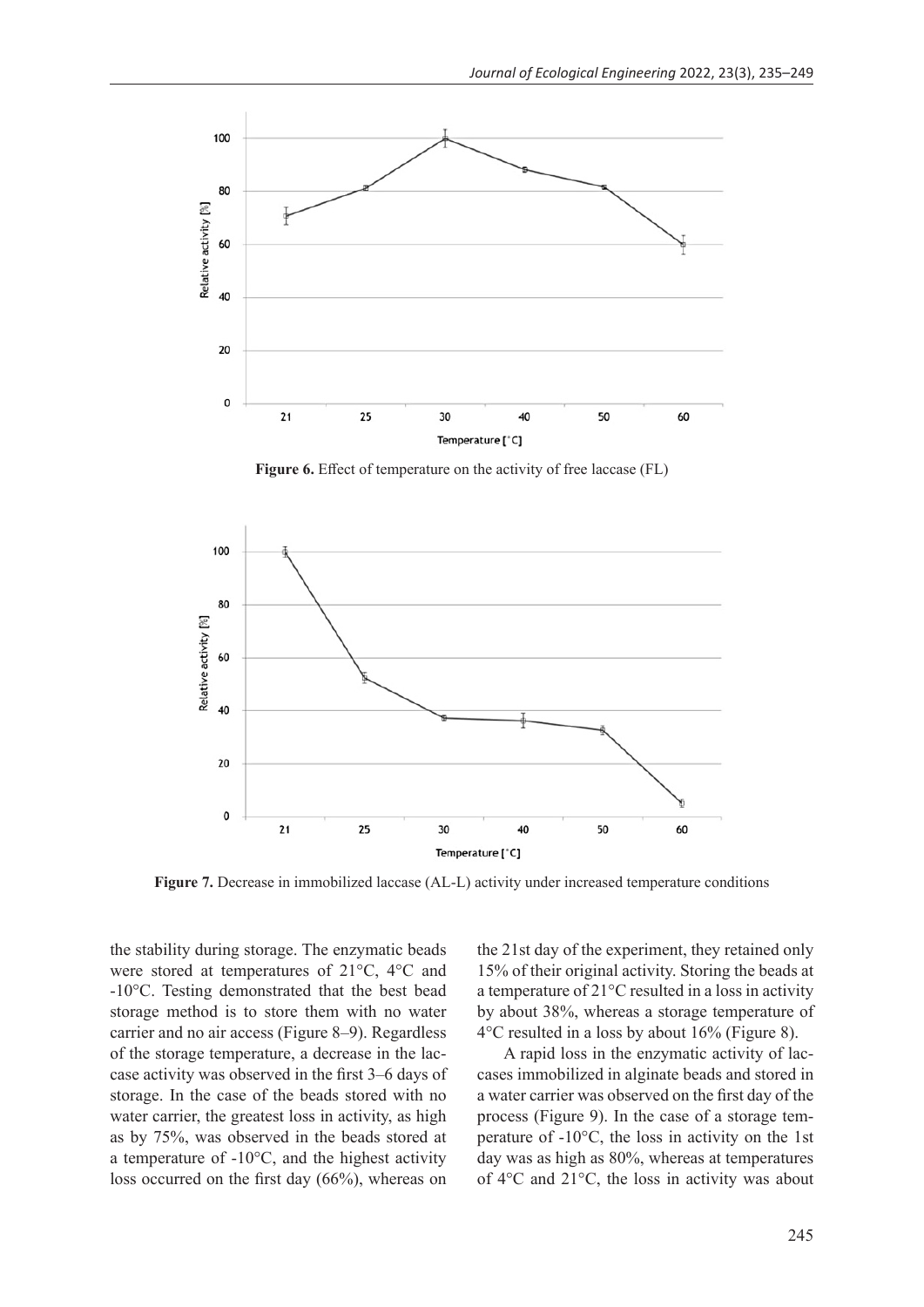

**Figure 8.** Alginate bead enzymatic activity during storage in parafilm-sealed Petri dishes for 21 days



**Figure 9.** Alginate bead enzymatic activity during storage in water for 21 days

60%. A further loss in the enzymatic activity of beads stored at a temperature of 21°C was observed over the next days, as a result of enzymes leaching from the beads and being released to the water medium. In the case of a temperature of 4°C, no significant extended loss of laccase enzymatic activity was observed – the activity loss was about 4% over the next days.

# **Alginate bead activity after low-temperature drying**

An assessment of the influence of slow lowtemperature drying on the catalytic activity of immobilized enzymatic preparations was carried out as well. For this purpose, the enzymatic activity of wet beads was inspected immediately after their preparation. Afterwards, the beads were dried for 5 h at a temperature of 30°C. After drying, the

beads exhibited a less regular, oblate shape, and were characterized by a beige-yellow colour as well as very high hardness (Figure 10).

After 5 h of drying at a temperature of 30°C, the bead activity nearly doubled, relative to the wet beads. This demonstrates that low temperature drying may be a promising method for preparing the enzymatic beads for further storage as well as for maximizing their efficiency.

#### **CONCLUSIONS**

As part of the investigated immobilization methods using various carriers, the dropwise method using sodium alginate (2%) proved to be the most effective technique of laccase immobilization. The tests of the influence of environmental parameters (pH and temperature) made it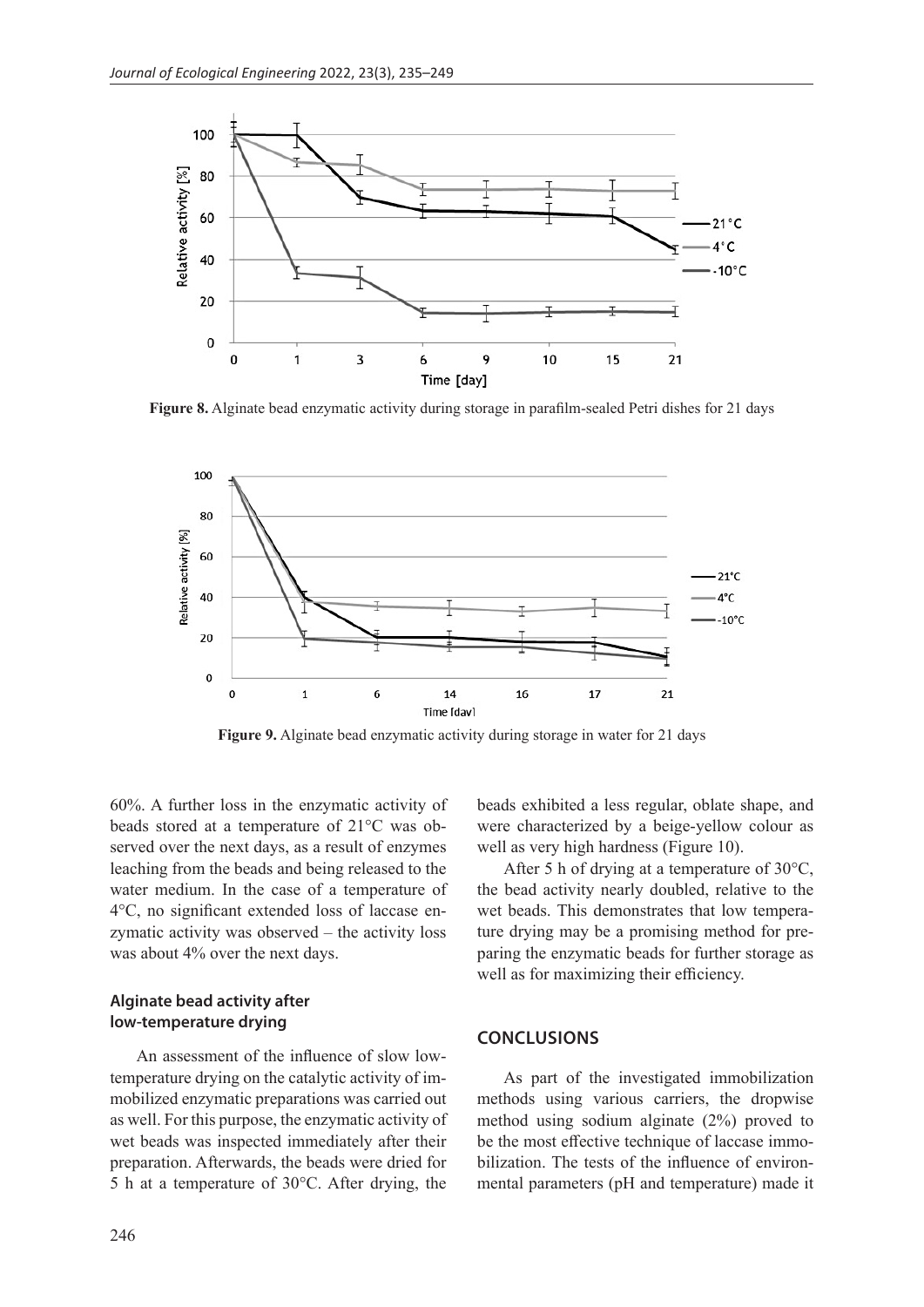

**Figure 10.** Alginate beads after low-temperature drying

possible to optimize the conditions of enzymatic bead action to achieve optimal activity. Despite the fact that the laccase after immobilization exhibited lower activity than free laccase, it was demonstrated that the immobilization process has an influence on the increase in enzyme stability under the conditions of variable pH. The studies showed that enzymatic bead damage or alginate cross-linking structure variation occurs under increased temperature conditions, which may result in the release of the enzyme to the liquid and consequently the rapid loss of its activity. The beneficial influence of immobilized biocatalyst drying was demonstrated. Preparation immobilization and drying is a promising method for improving enzyme stability in dye degradation processes utilizing biocatalysts, and it also enables the repeated use of the immobilized preparations, which is extremely significant with regard to the possibility of the continued practical application of immobilized laccases. The information obtained as part of this study offers a valuable contribution to the future research on the possibility of using the prepared alginate beads to remove colour contamination from wastewater.

#### **Acknowledgements**

This work was supported by the Polish Ministry of Science and Higher Education in the framework of the research work [No 11331011-343], in the Central Mining Institute in Poland.

## **REFERENCES**

- 1. Ali A., Ahmed S. 2018. A review on chitosan and its nanocomposites in drug delivery. International Journal of Biological Macromolecules, 109, 273–286. DOI: 10.1016/j.ijbiomac.2017.12.078
- 2. Bassanini I., Ferrandi E.E., Riva S., Monti D. 2021.

Biocatalysis with laccases: An updated overview. Catalysts. MDPI. 11(1), 1–30. DOI: 10.3390/catal11010026

- 3. Berger J., Reist M., Mayer J.M., Felt O., Peppas N.A., Gurny R. 2004. Structure and interactions in covalently and ionically crosslinked chitosan hydrogels for biomedical applications. European Journal of Pharmaceutics and Biopharmaceutics, 57(1), 19–34. DOI: 10.1016/S0939-6411(03)00161-9
- 4. Bilal M., Rasheed T., Nabeel F., Iqbal H.M.N., Zhao Y. 2019. Hazardous contaminants in the environmental and their laccase-assisted degradation – A review. Journal of Environmental Management, 234, 253–264. DOI: 10.1016/j.jenvman.2019.01.001
- 5. Bourbonnais R., Paice M.G. 1990. Oxidation of non-phenolic substrates. An expanded role for laccase in lignin biodegradation. FEBS Lett. 267, 1, 99–102. DOI: 10.1016/0014-5793(90)80298-w
- 6. Brugnari T., Contato A.G., Pereira M.G., Freitas E.N. de Bubna G.A., Aranha G.M., Peralta R.M. 2020. Characterisation of free and immobilised laccases from *Ganoderma lucidum*: application on bisphenol A degradation. Biocatalysis and Biotransformation, 39(1), 1–10. DOI: 10.1080/10242422.2020.1792448
- 7. Daâssi D., Rodríguez-Couto S., Nasri M., Mechichi, T. 2014. Biodegradation of textile dyes by immobilized laccase from *Coriolopsis gallica* into Ca-alginate beads. International Biodeterioration and Biodegradation, 90, 71–78. DOI: 10.1016/j.ibiod.2014.02.006
- 8. Deska M., Kończak B. 2019. Immobilized fungal laccase as" green catalyst" for the decolourization process–State of the art. Process Biochemistry, 84, 112–123. DOI: 10.1016/j.procbio.2019.05.024
- 9. Deska M., Kończak B. 2020. Operational stability of laccase under immobilization conditions (in Polish). Przemysł Chemiczny, 99/3(2020), 472–476. DOI: 10.15199/62.2020.3.22
- 10. Didier de Vasconcelos G.M., Mulinari J., de Arruda Guelli Ulson de Souza S.M., Ulson de Souza A.A., de Oliveira D., de Andrade C.J. 2021. Biodegradation of azo dye-containing wastewater by activated sludge: a critical review. World Journal of Microbiology and Biotechnology, 37(6), 101. DOI: 10.1007/ s11274-021-03067-6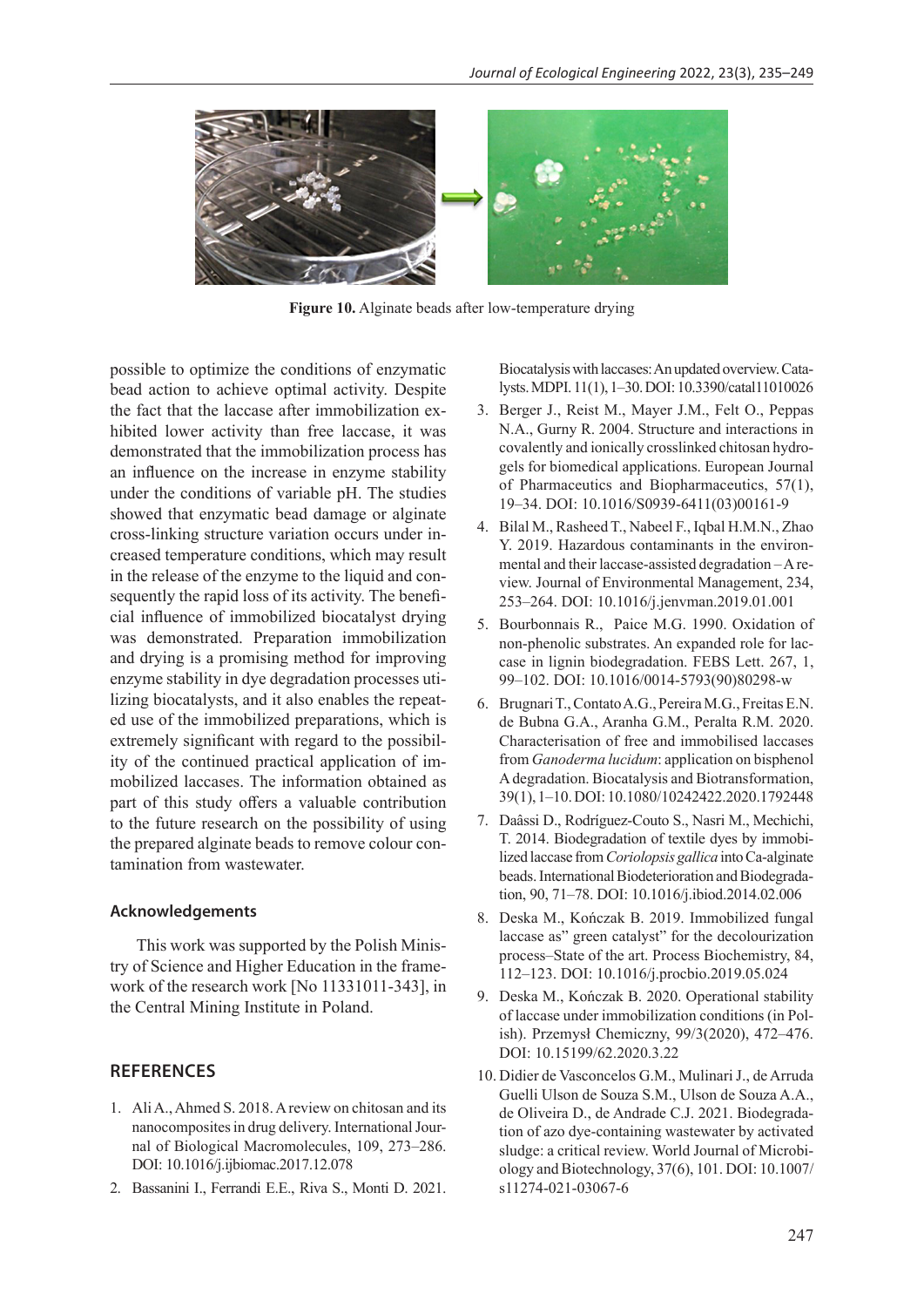- 11. Drozd R., Rakoczy R., Wasak A., Junka A., Fijałkowski K. 2018. The application of magnetically modified bacterial cellulose for immobilization of laccase. International Journal of Biological Macromolecules, 108, 462–470. DOI: 10.1016/j. ijbiomac.2017.12.031
- 12. Gahlout M., Rudakiya D.M., Gupte S., Gupte A. 2017. Laccase-conjugated amino-functionalized nanosilica for efficient degradation of Reactive Violet 1 dye. International Nano Letters, 7(3), 195–208. DOI: 10.1007/s40089-017-0215-1
- 13. Hürmüzlü R., Okur M., Saraço N. 2021. Immobilization of *Trametes versicolor* laccase on chitosan/halloysite as a biocatalyst in the Remazol Red RR dye. International Journal of Biological Macromolecules, 192, 331–341. DOI: 10.1016/j. ijbiomac.2021.09.213
- 14.Jafri N.A.A., Rahman R.A., Ali N. 2021. A Short Review on Recent Development of Laccase Immobilization on Different Support Materials, 2(1), 54–63. DOI: 10.30880/jsunr.2021.02.01.008
- 15.Jaiswal N., Pandey V.P., Dwivedi U.N. 2016. Immobilization of papaya laccase in chitosan led to improved multipronged stability and dye discoloration, 86, 288–295. DOI: 10.1016/j.ijbiomac.2016.01.079
- 16. Kończak B. 2017. Optymalizacja procesu kapsułkowania osadów ściekowych. Inżynieria ekologiczna. Ecological Engineering, 18(3), 168–174. DOI: 10.12912/23920629/69372
- 17. Lin Q., Wang K., Gao M., Bai Y., Chen L., Ma H. 2017. Effectively removal of cationic and anionic dyes by pH-sensitive amphoteric adsorbent derived from agricultural waste-wheat straw. Journal of the Taiwan Institute of Chemical Engineers, 76, 65–72. DOI: 10.1016/j.jtice.2017.04.010
- 18. Lopes L., Vieira N., da Luz J.M., Silva M., Cardoso W.S., Kasuya M.C. 2020. Production of fungal enzymes in Macaúba coconut and enzymatic degradation of textile dye. Biocatalysis and Agricultural Biotechnology, 26, 101651. DOI: 10.1016/j. bcab.2020.101651
- 19. Lu L., Zhao M., Wang Y. 2007. Immobilization of laccase by alginate-chitosan microcapsules and its use in dye decolorization. World Journal of Microbiology and Biotechnology, 23(2), 159–166. DOI: 10.1007/s11274-006-9205-6
- 20. Mishra S., Maiti A. 2019. Applicability of enzymes produced from different biotic species for biodegradation of textile dyes. Clean Technologies and Environmental Policy, 21, 783–781. DOI: 10.1007/ s10098-019-01681-5
- 21. Mohammadi M., As'habi M.A., Salehi P., Yousefi M., Nazari M., Brask J. 2018. Immobilization of laccase on epoxy-functionalized silica and its application in biodegradation of phenolic compounds. International Journal of Biological Macromolecules, 109,

443–447. DOI: 10.1016/j.ijbiomac.2017.12.102

- 22. Noreen S., Asgher M., Hussain F., Iqbal A. 2016. Performance improvement of Ca-alginate bead cross- linked laccase from *Trametes versicolor* IBL-04. BioResources, 11(1), 558–572. DOI: 10.15376/ biores.11.1.558-572
- 23. Okoniewska E. 2021. Removal of selected dyes on activated carbons. Sustainability (Switzerland), 13(8). DOI: 10.3390/su13084300
- 24. Olajuyigbe F.M., Adetuyi O.Y., Fatokun C.O. 2019. Characterization of free and immobilized laccase from *Cyberlindnera fabianii* and application in degradation of bisphenol A. Int J Biol Macromol., 15(125), 856–864. DOI: 10.1016/j. ijbiomac.2018.12.106.
- 25.Rafiee F., Rezaee M. 2021. Different strategies for the lipase immobilization on the chitosan based supports and their applications. Int J Biol Macromol, 15(179), 170–195. DOI: 10.1016/j. ijbiomac.2021.02.198
- 26.Ramírez-Montoya L.A., Hernández-Montoya V., Montes-Morán M.A., Jáuregui-Rincón J., Cervantes F.J. 2015. Decolorization of dyes with different molecular properties using free and immobilized laccases from *Trametes versicolor*. Journal of Molecular Liquids, 212, 30–37. DOI: 10.1016/j. molliq.2015.08.040
- 27.Ratanapongleka K., Punbut S. 2018. Removal of acetaminophen in water by laccase immobilized in barium alginate. Environmental Technology (United Kingdom), 39(3), 336–345. DOI: 10.1080/09593330.2017.1301563
- 28. Sampaio L.M., Padrão J., Faria J., Silva J.P., Silva C.J., Dourado F., Zille A. 2016. Laccase immobilization on bacterial nanocellulose membranes: antimicrobial, kinetic and stability properties. Carbohydr. Polym., 145, 1–12. DOI: 10.1016/j. carbpol.2016.03.009
- 29. Saoudi O., Ghaouar N. 2019. Biocatalytic characterization of free and immobilized laccase from *Trametes versicolor* in its activation zone. International Journal of Biological Macromolecules, 128(1), 681–691. DOI: 10.1016/j.ijbiomac.2019.01.199
- 30. Segale L., Giovannelli L., Mannina P., Pattarin F. 2016. Calcium Alginate and Calcium Alginate-Chitosan Beads Containing Celecoxib Solubilized in a Self-Emulsifying Phase. Scientifica, 2016, 5062706, 1–8. DOI: 10.1155/2016/5062706
- 31. Shi K., Liu Y., Chen P., Li Y. 2021. Contribution of Lignin Peroxidase, Manganese Peroxidase, and Laccase in Lignite Degradation by Mixed White-Rot Fungi. Waste and Biomass Valorization, 12(7), 3753–3763. DOI: 10.1007/s12649-020-01275-z
- 32. Shokri Z., Seidi F., Karami S., Li C., Saeb M.R., Xiao H. 2021. Laccase immobilization onto natural